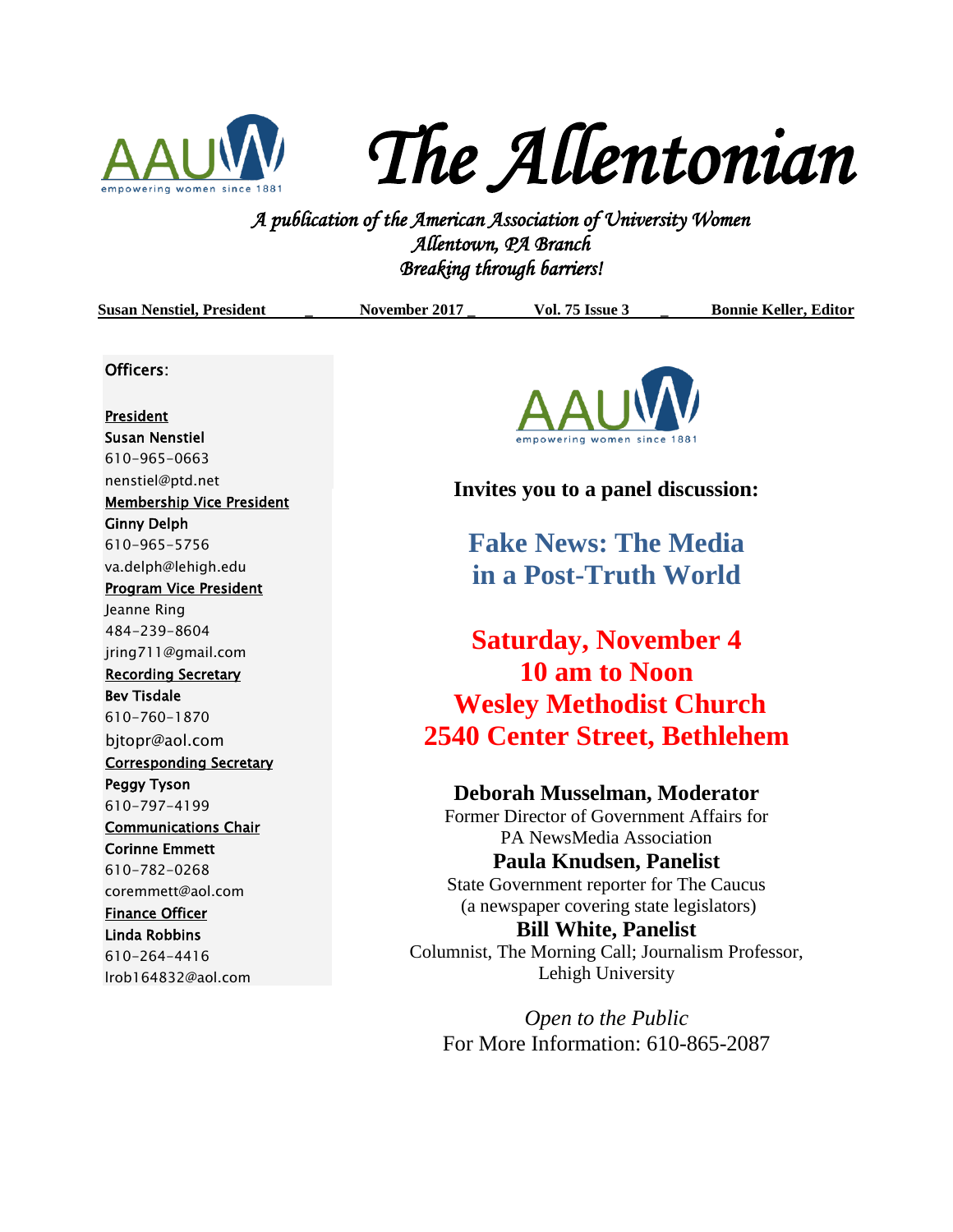# *President's Message*

I just returned home from our National Board meeting in Washington, DC. We have so much to be proud of – our staff, our programs and most importantly our mission.

Certainly, the climate in our nation's capital could be defined "as the worse storm ever" for women, girls and families. Many of the issues we have advocated for and worked hard to get over the years are slowly eroding through executive orders. Now more than ever we need to increase our advocacy efforts and tell our legislators (local, state, and Federal) how important these issues are to the future of this great nation. Title IX and Title VII are being challenged. Pay equity for all women affects our economy as does family and medical leave. I suppose I could go on, but I firmly believe you understand that we need to act NOW.

Don't forget that our November program will be on "Fake News" on Saturday, November 4 starting at 10AM. If you need a ride, let me know (610-965-0663 or [nenstiel@ptd.net\)](mailto:nenstiel@ptd.net). I hope to see you there. No matter how discouraged we become with our fight, I am reminded of the words of Margaret Mead, an AAUW fellow alumna, "Never doubt that a small group of thoughtful committed citizens can change the world. Indeed, it is the only thing that ever has." We can change the world!

### Susan

### *Details on the November 4 Meeting*

Lehigh Valley AAUW Branches Present A Forum: **Fake News: The Media in a Post-Truth World** November 4, 2017, 10 am – Noon, Wesley Church Auditorium, 2540 Center Street, Bethlehem

At the start of the 2016 Presidential Campaign cycle Americans began to hear about "fake news" from candidates, news commentators and social media. Subsequent investigation has shown that election meddling by foreign governments sowed chaos in the United States as well as in selected European countries. A November 4 public meeting, sponsored by Lehigh Valley AAUWs, will explore the origins of the fake news phenomenon with a distinguished panel of speakers.

Deborah Musselman is the former director of government affairs for the PA NewsMedia Association and will moderate. Paula Knudson is the state government reporter for THE CAUCUS, a newspaper covering State legislators. Bill White is a respected opinion writer for the MORNING CALL.

Some consider fake news started October 30, 1938 when Orson Welles' radio drama company broadcast a realistic version of "War of the Worlds" Looking back, that seems like an amusing interlude compared to the stories circulating about today's politicians and leaders of government. Can anyone determine what is 'real' today? Are the 'information wars' winnable? When did someone's 'opinion' become 'fact'?

The number of fact checkers has exploded, print media subscriptions are sky rocketing, and governments around the world are trying to repair the trust gap between citizens and media.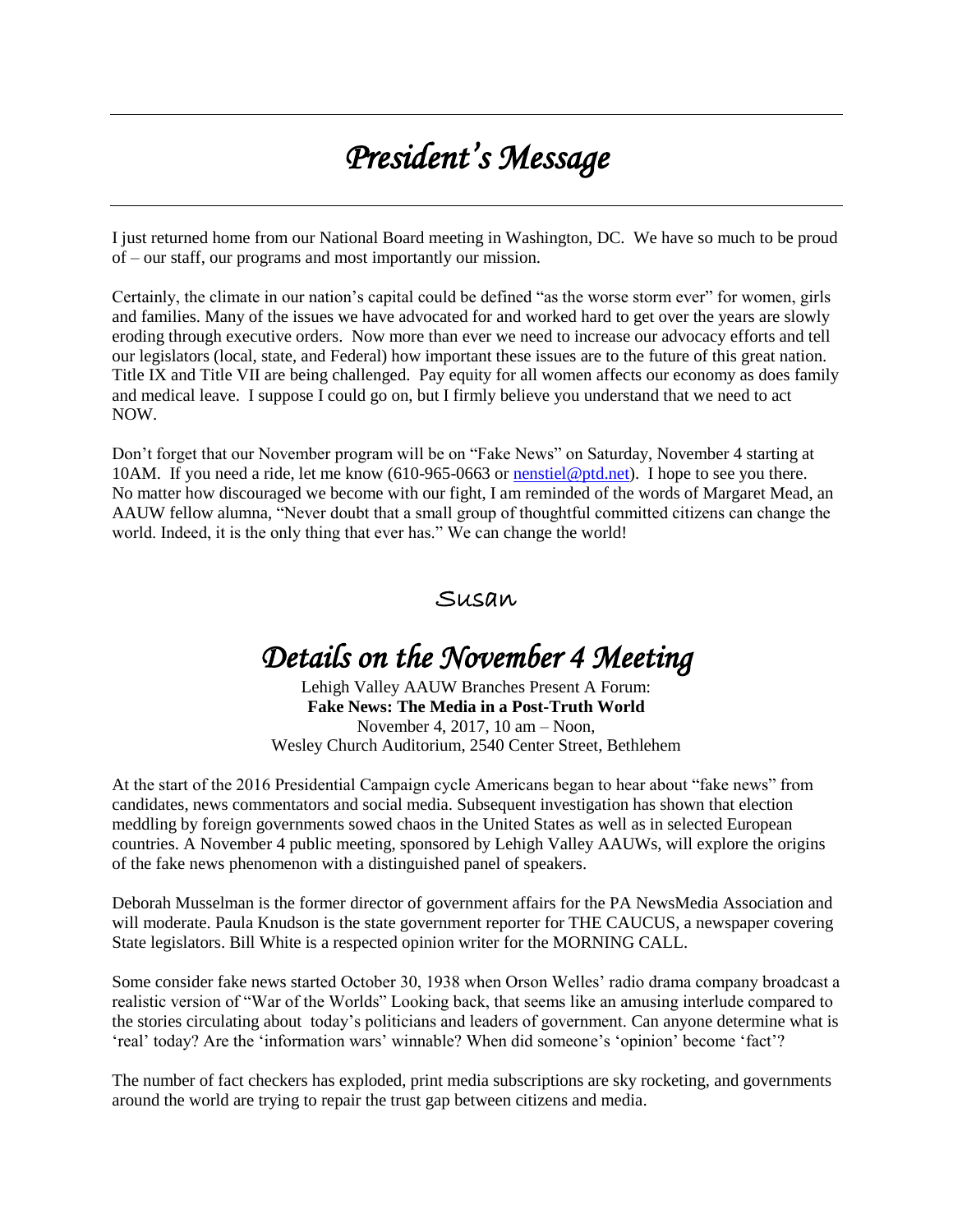AAUW's panel members will comment on what it takes for a citizen to become media literate and how to spot signs of emotional manipulation. Each person needs to consume information responsibly says Nina Jankowicz in a March Washington Post article; one of the keys is to sample a range of viewpoints from liberal and conservative writers and then form one's own opinions.

This important meeting may be the best investment of time you can make on a Saturday morning. The meeting is open to the public. Bring your neighbors, family and friends. We will offer light refreshments prior to our 10 am start.

# *Talk Back- November 14*

As a follow up to the November  $4<sup>th</sup>$  meeting on Fake News, there will be a "Talk Back" on Tuesday November 14, 2017. This opportunity to further discuss the Media and how it operates in today's world will be at Wesley Church, 2540 Center Street 18017 (same building, different room as our Nov.  $4<sup>th</sup>$ program). We will start the informal discussion at 7 pm and be on the way home by 8:15 pm. Everyone is welcome.

## *Legal Advovcacy Fund*

### **Nancy Moffet, Legal Advocacy Chair**

#### **Case Update: Rizo v. Fresno County Office of Education**

LAF-supported plaintiff Aileen Rizo's pay equity case is returning to the appeals court in California for a full hearing. Rizo originally filed suit against the Fresno County Office of Education when she learned that her employer was paying a male colleague more merely on the basis of prior salary, even though Rizo had more experience than he had. On April 27 a three-judge panel of the U.S. Court of Appeals for the Ninth Circuit handed down a decision in Rizo. The panel held that using prior salary alone to calculate current wages can be permissible under the Equal Pay Act as a "factor other than sex" if the defendant shows that its use of prior salary was reasonable and followed a business policy. AAUW joined an amicus brief that supported Rizo's petition for rehearing en banc (in front of all of the judges of a court rather than only a selected panel) and urged the Ninth Circuit to reconsider. The Ninth Circuit granted Rizo's petition on August 29. AAUW continues to support Rizo through LAF as her case moves through various stages of the judicial system.

[What is "en banc"? After a three-judge panel order is issued, a party can seek rehearing with the full panel or bypass that process and seek review by the U.S. Supreme Court. In Rizo v. Fresno the plaintiff's lawyers successfully asked for the former. In an average year the Ninth Circuit entertains approximately 1,500 requests by parties for rehearing en banc and hears 15–25 of those cases. That means Rizo's situation is relatively unusual.]

# *Lets Read Math*

Currently names of volunteers are being gathered to establish viable dates for taking the program into schools between October 30 and December 1. Although definite dates have not been established, we'd like to know of your interest. Get your name on the list to receive the exact dates and times for upcoming opportunities in primary grades. Since I will be away until early November, send your email providing your name and email address to Fran Bentkowski, Bethlehem AAUW, Lets Read Math Coordinator: [fbentkowski@verizon.net](mailto:fbentkowski@verizon.net)

Thank you! Jan Seaman [jrouxseaman@gmail.com,](mailto:jrouxseaman@gmail.com) 610-625-0451.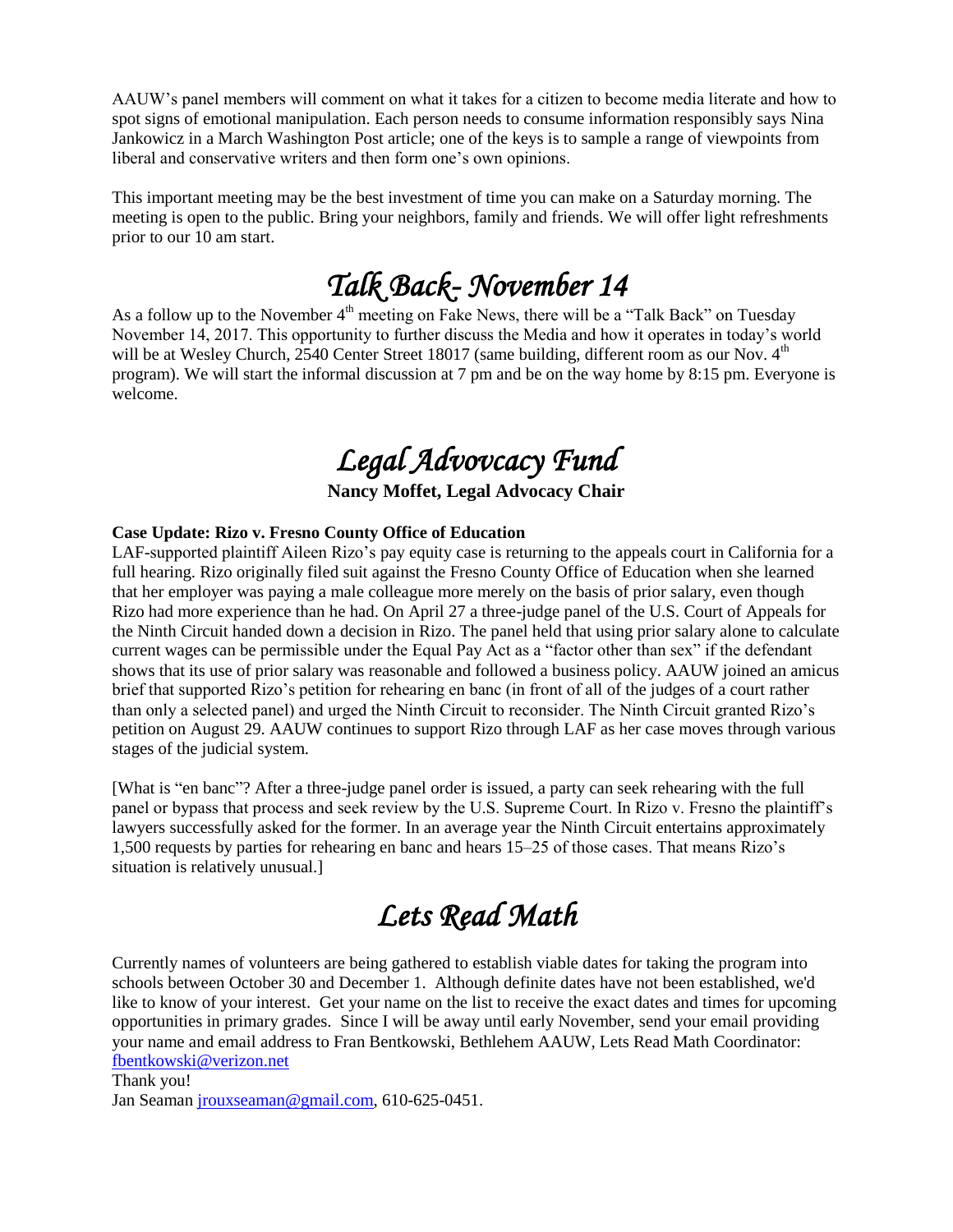# *November Hot Topics Luncheon*

The League of Women Voters of Lehigh County presents "Election Results" at November Hot Topics Luncheon. Bill White, The Morning Call columnist, will cover results of Allentown mayor's race and slow pace of government reform in Pennsylvania, including redistricting reform. Read more in the Events and Services portion of LWVLV Facebook account.

The public is welcome. Luncheon starts at 11:30 a.m., Mon., 11/13/17 at the Superior Restaurant, Emmaus. To make a reservation, please contact [lwvlehigh@yahoo.com](mailto:lwvlehigh@yahoo.com) or call [610-432-](tel:(610)%20432-1456) [1456](tel:(610)%20432-1456) by Thursday, November 9. The cost of the buffet is \$11 payable at door or listen to speaker without lunch.



*Branch Notes* 

Join us in celebrating the 100<sup>th</sup> birthday of our AAUW sister, Elizabeth Patterson Scharfenberg. Her birthday is November 18, 2017. Cards may be sent to 1925 West Turner Street, East 284, Allentown, PA 18104-5513.

A celebratory visit will be planned for November; check your email for further information closer to the date or call Linda Robbins in November for additional information.

### *Study/Interest Groups*

#### **Career Women's Study Group**

*Details were not finalized at presstime.* If interested please contact Betsy Walton-Phillips at [bwpbetsy@enter.net](mailto:bwpbetsy@enter.net) . Current members will be emailed as details become available.

**Literature of the Past and Present** Leader: Annette Bonstedt (610-395-5974)

*Thursday, November 16, 12:30 pm* Muhlenberg College Trexler Library Rare Books Room (lower level B) Hostess: Annette Bonstedt ph. 610-395-5974 Reviewer: Karen Peiffer Book: *Lisette's List* by Susan Vreeland New members are welcome. Please call hostess if attending.

#### **Recent Literature**

*Thursday, November 8, 12:30 pm* Hostess: Sandra Lovett, 610-432-6135 Book and author: *The 100-Year-Old Man Who Climbed Out the Window and Disappeared* by Jonas Jonnason Reviewer: Betty Baker Please call hostess if NOT attending

**Women's Lit** Leader: Peggy Tyson (610-797-4199)

*Monday, November 20, 1 pm* Hostess: Eileen Hirschorn 610-797-8962 Book: *A Man Called Ove* by Fredrik Bachman New members are welcome. Please call hostess if attending.